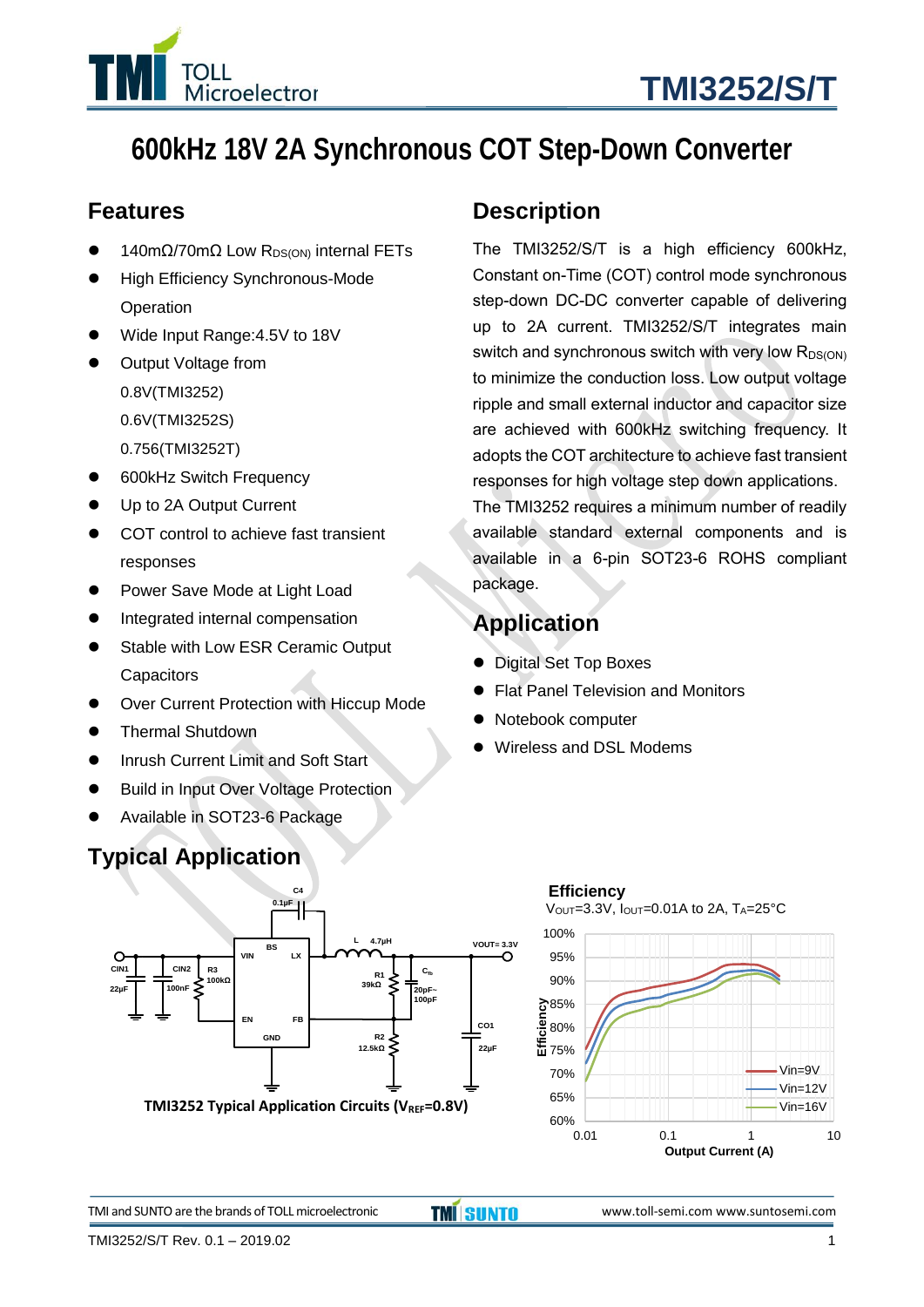



### **Absolute Maximum Ratings**(Note 1)

| <b>Parameter</b>                  | Min    | <b>Max</b> | Unit |
|-----------------------------------|--------|------------|------|
| Input Supply Voltage, EN          | $-0.3$ | 20         |      |
| LX Voltages                       | $-0.3$ | 20         |      |
| FB Voltage                        | $-0.3$ | 6          |      |
| <b>BS Voltage</b>                 | $-0.3$ | 23         |      |
| Storage Temperature Range         | $-65$  | 150        | °C   |
| Junction Temperature (Note2)      |        | 160        | °C   |
| Power Dissipation                 | 1000   |            | mW   |
| Lead Temperature (Soldering, 10s) |        | 260        | °C   |

### **Package**



### **Order Information**

| <b>Part Number</b> | Package | <b>Top Marking</b> | <b>Quantity/Reel</b> |
|--------------------|---------|--------------------|----------------------|
| TMI3252            | SOT23-6 | TP2XXX             | 3000                 |
| <b>TMI3252S</b>    | SOT23-6 | TS2XXX             | 3000                 |
| TMI3252T           | SOT23-6 | TT2XXX             | 3000                 |

TMI3252/TMI3252S/TMI3252T devices are Pb-free and RoHS compliant.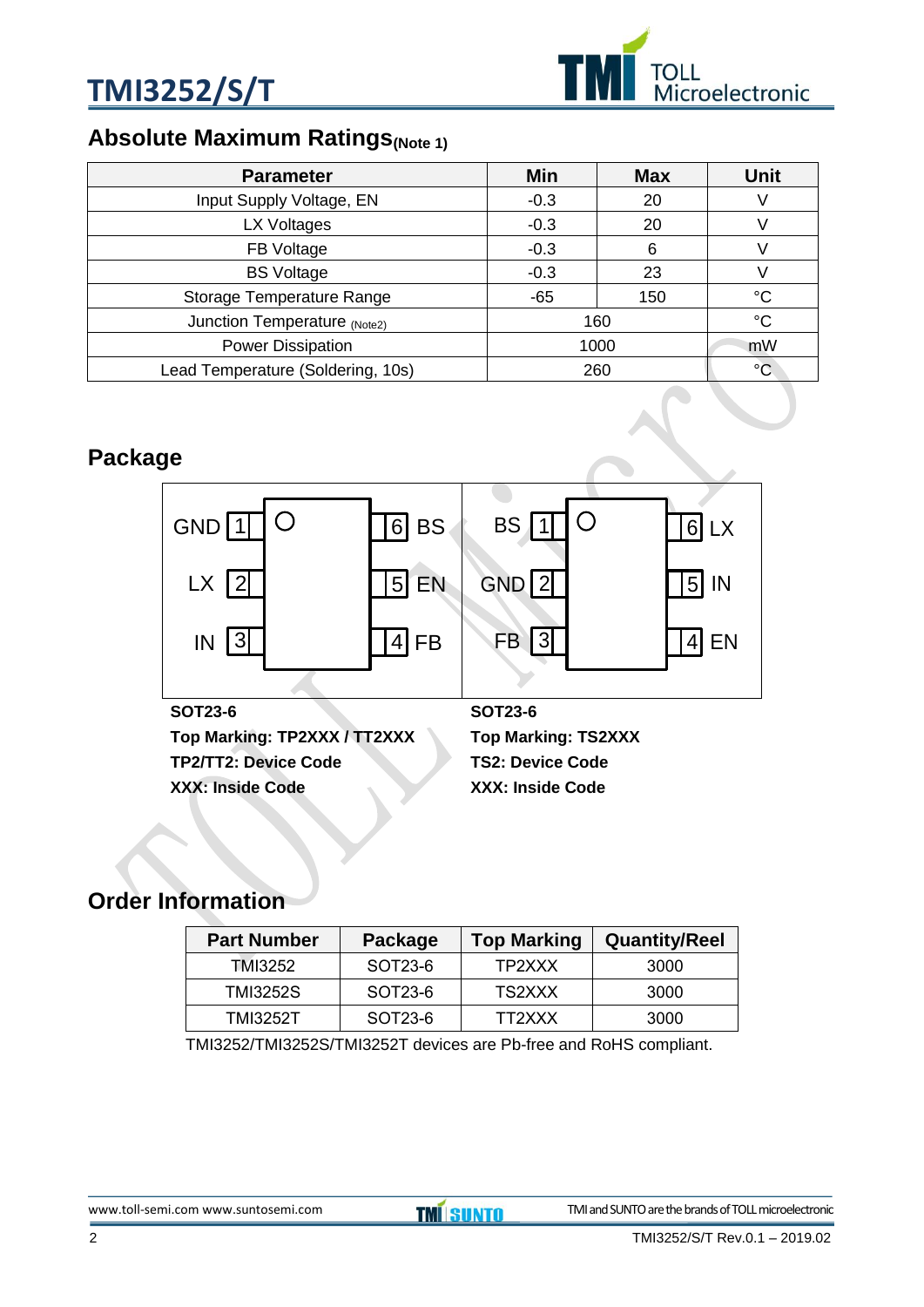



### **Pin Functions**

|                     | Pin             | <b>Name</b> | <b>Function</b>                                                          |  |
|---------------------|-----------------|-------------|--------------------------------------------------------------------------|--|
| <b>TMI3252/T</b>    | <b>TMI3252S</b> |             |                                                                          |  |
|                     | $\mathcal{P}$   | <b>GND</b>  | <b>Ground Pin</b>                                                        |  |
| 2                   | 6               | LX.         | Switching Pin                                                            |  |
| 3                   | 5               | IN          | Power supply Pin                                                         |  |
| 3<br>4              |                 | FB.         | Output Voltage feedback input. Connect FB to the center point of the     |  |
|                     |                 |             | external resistor divider.                                               |  |
| 5<br>EN<br>4        |                 |             | Drive this pin to a logic-high to enable the IC. Drive to a logic-low to |  |
|                     |                 |             | disable the IC and enter micro-power shutdown mode. Don't floating.      |  |
| <b>BS</b><br>6<br>1 |                 |             | Bootstrap. A capacitor connected between LX and BST pins is required     |  |
|                     |                 |             | to form a floating supply across the high-side switch driver.            |  |

### **ESD Rating**

| <b>Items</b>                     | <b>Description</b>            | Value | Unit |
|----------------------------------|-------------------------------|-------|------|
| <b>ESD</b>                       | Human Body Model for all pins | ±2000 |      |
| $IENEC$ enocification $IR$ $001$ |                               |       |      |

JEDEC specification JS-001

## **Recommended Operating Conditions**

| <b>Items</b>  | <b>Description</b>                    | Min | <b>Max</b> | Unit    |
|---------------|---------------------------------------|-----|------------|---------|
| Voltage Range | IN                                    | 4.5 | 18         |         |
|               | <b>Operating Junction Temperature</b> | -40 | 125        | $\circ$ |

### **Thermal Resistance (Note3)**

| <b>Items</b>  | <b>Description</b>                     | Value | Unit          |
|---------------|----------------------------------------|-------|---------------|
| $\theta_{JA}$ | Junction-to-ambient thermal resistance | 100   | $\degree$ C/W |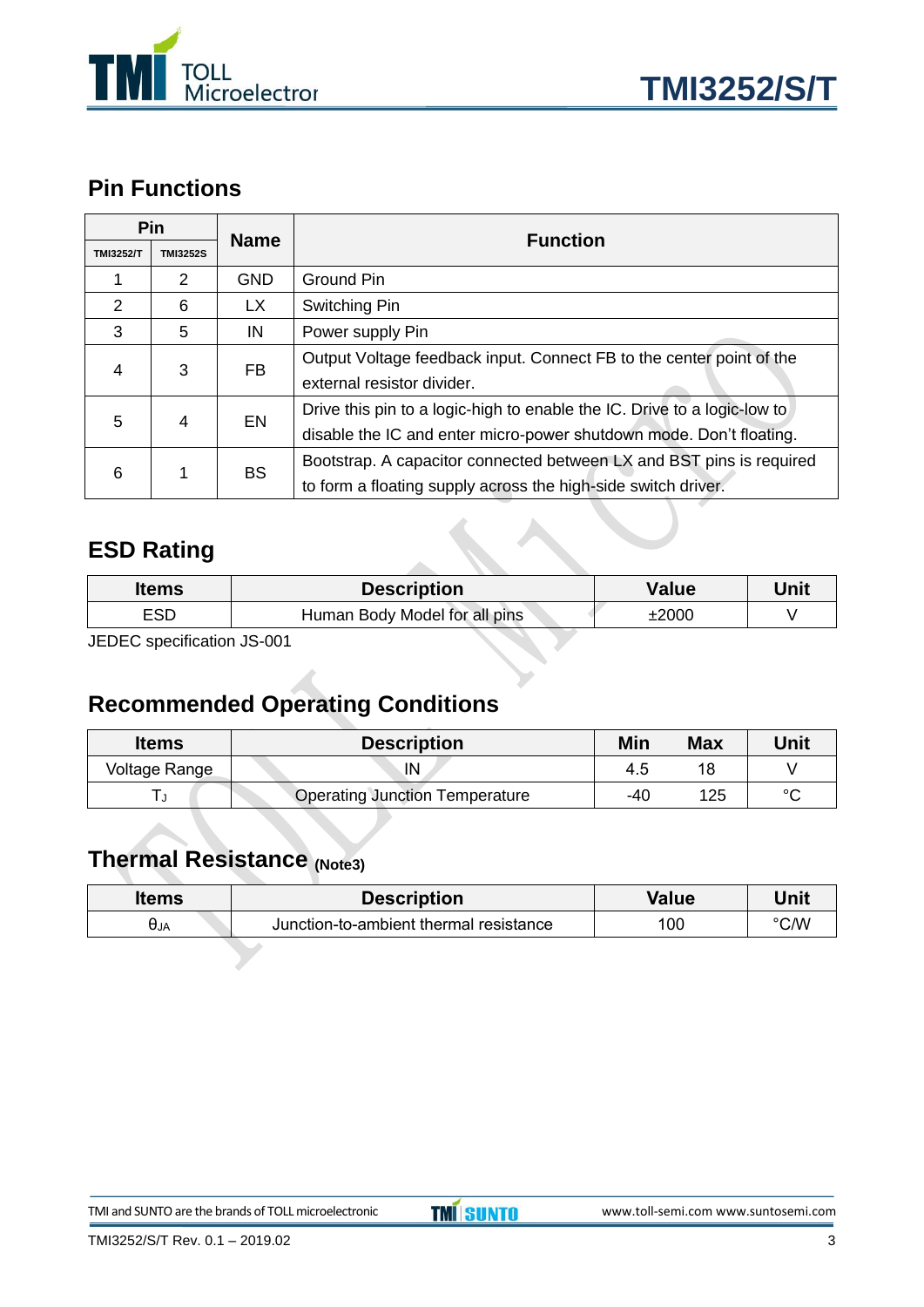

### **Electrical Characteristics (Note 4)**

#### $V_{IN}$ =12V,  $V_{OUT}$ =3.3V,  $T_A$  = 25°C, unless otherwise noted.

| <b>Parameter</b>                                       | <b>Conditions</b>                         | Min   | <b>Typ</b>     | <b>Max</b> | <b>Unit</b>   |
|--------------------------------------------------------|-------------------------------------------|-------|----------------|------------|---------------|
| Input Voltage Range                                    |                                           | 4.5   |                | 18         | $\vee$        |
| <b>OVP Threshold</b>                                   |                                           |       | 19.3           |            | $\vee$        |
| <b>UVLO Rising Threshold</b>                           |                                           | 4.0   |                |            | $\vee$        |
| <b>UVLO Hysteresis</b>                                 |                                           |       | 0.45           |            | $\vee$        |
| Quiescent Current                                      | $V_{EN}$ =2V, $V_{FB}$ = $V_{REF}$ x 105% |       | 300            |            | μA            |
| <b>Shutdown Current</b>                                | V <sub>IN</sub> =12V, EN=0V               |       | 5              | 10         | μA            |
| Regulated Feedback Voltage(3253)                       | TA=25°C,4.5V≤VIN≤18V                      | 0.784 | 0.8            | 0.816      | V             |
| Regulated Feedback Voltage(3253S) TA=25°C,4.5V≤VIN≤18V |                                           | 0.588 | 0.6            | 0.612      | $\sqrt{2}$    |
| Regulated Feedback Voltage(3253T) TA=25°C,4.5V≤VIN≤18V |                                           | 0.750 | 0.765          | 0.780      | $\vee$        |
| High-Side Switch On-Resistance                         |                                           |       | 140            |            | $m\Omega$     |
| Low-Side Switch On-Resistance                          |                                           |       | 70             |            | $m\Omega$     |
| High-Side Switch Leakage Current                       | $V_{EN} = 0V$ , $V_{LX} = 0V$             | 1     |                | 10         | μA            |
| <b>Switch Valley Current Limit</b>                     | Minimum Duty Cycle                        |       | $\overline{3}$ |            | A             |
| On Time                                                | <b>VIN=12V, VOUT=1.2V, IOUT=1A</b>        | 132   | 166            | 200        | ns            |
| <b>Oscillation Frequency</b>                           |                                           |       | 600            |            | kHz           |
| Maximum Duty Cycle                                     |                                           |       | 65             |            | $\frac{0}{0}$ |
| Minimum On-Time                                        |                                           |       | 80             |            | ns            |
| Soft Start Time                                        |                                           |       | 1              |            | ms            |
| Hiccup on Time                                         |                                           |       | 1.4            |            | ms            |
| Hiccup Time Before Restart                             |                                           |       | 4              |            | ms            |
| EN High-Level Input Voltage                            |                                           | 1.5   |                |            | $\vee$        |
| <b>EN Low-Level Input Voltage</b>                      |                                           |       |                | 0.3        | V             |
| Thermal Shutdown Hysteresis (Note 4)                   |                                           |       | 165            |            | $^{\circ}C$   |
| Thermal Shutdown Hysteresis (Note 4)                   |                                           |       | 30             |            | $^{\circ}C$   |

**Note 1**: Absolute Maximum Ratings are those values beyond which the life of a device may be impaired.

**Note 2:**  $T_J$  is calculated from the ambient temperature  $T_A$  and power dissipation  $P_D$  according to the following formula:  $T_J = T_A + P_D \times \theta_{JA}$ . The maximum allowable continuous power dissipation at any ambient temperature is calculated by  $P_D_{(MAX)} = (T_{J(MAX)} - T_A)/\theta_{JA}$ .

**Note 3**: Measured on JESD51-7, 4-layer PCB.

**Note 4**: Thermal shutdown threshold and hysteresis are guaranteed by design.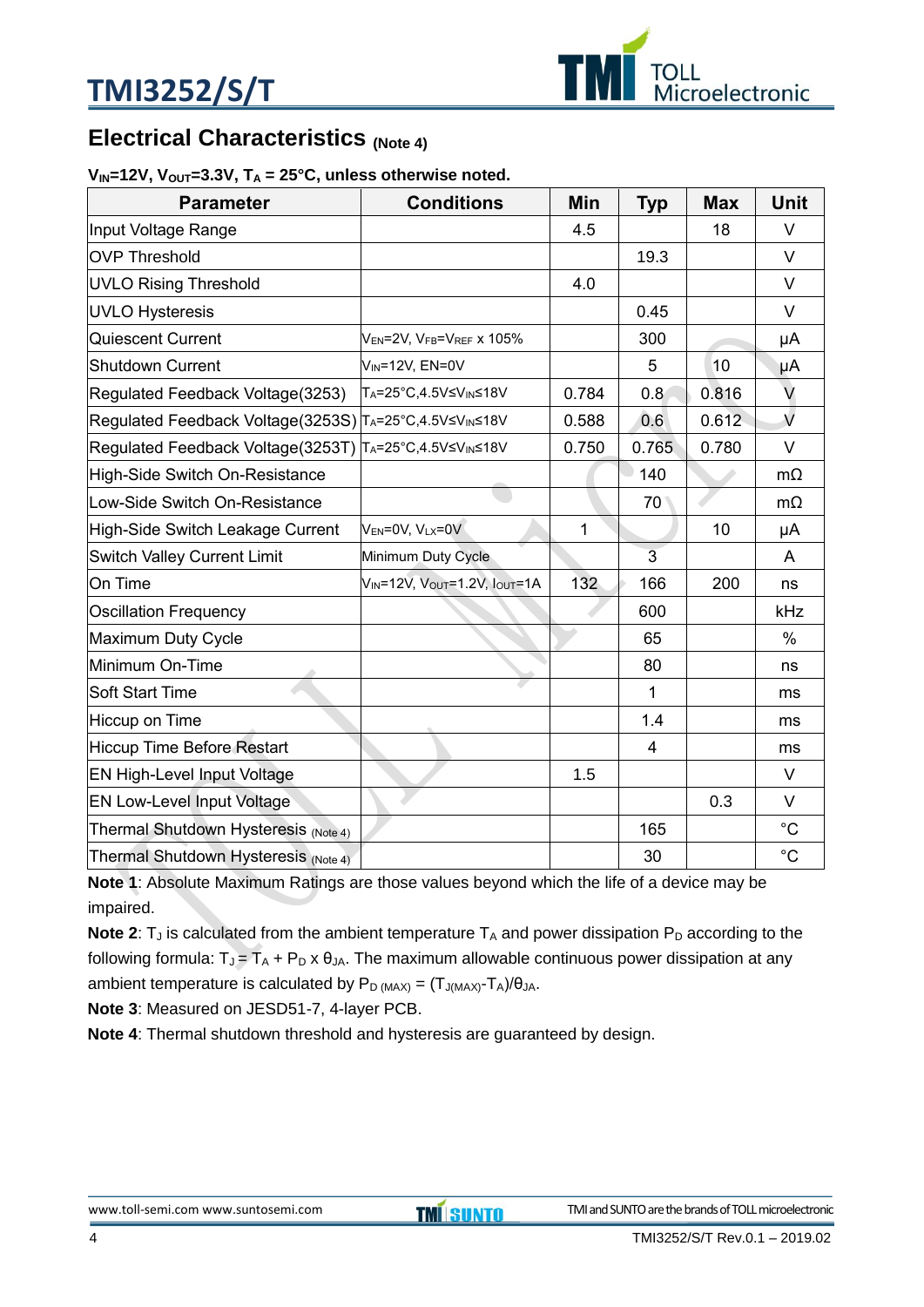



### **Block Diagram**



**Figure 1. TMI3252/S/T Block Diagram**

### **Operation Description**

#### **Internal Regulator**

The TMI3252/S/T is a constant on-time (COT) step down DC/DC converter that provides excellent transient response with no extra external compensation components. This device contains low resistance, high voltage high side and low side power MOSFETs, and operates at 600kHz operating frequency to ensure a compact, high efficiency design with excellent AC and DC performance.

#### **Error Amplifier**

TMI3252/S/T adopts operational transconductance amplifier (OTA) as error amplifier. The error amplifier compares the FB pin voltage with the internal FB reference  $(V_{REF})$  and outputs a current proportional to the difference between the two. This output current is then used to charge or discharge the internal compensation network to form the  $V_{\text{COMP}}$  voltage, which is used to compare with the low side power MOSFET current sensing signal and trigger on time pulse. The optimized internal compensation network minimizes the external component counts and simplifies the control loop design.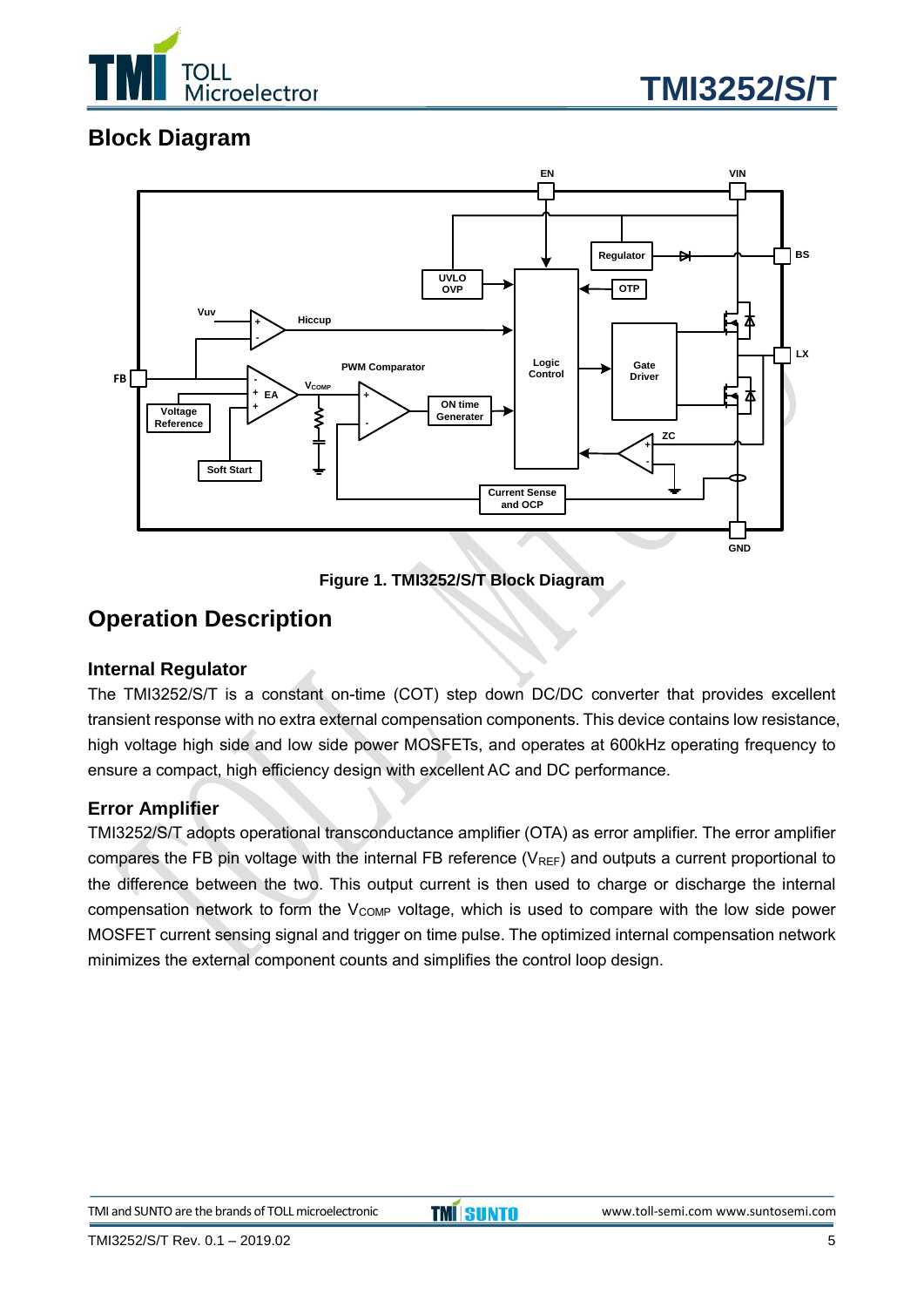# **TMI3252/S/T**



#### **Internal Soft-Start**

The soft-start is implemented to prevent the converter output voltage from overshooting during startup. When the chip starts, the internal circuitry generates a soft-start voltage (SS) ramping up from 0V to  $V_{REF}$ . When it is lower than the internal FB reference ( $V_{REF}$ ), SS overrides REF so the error amplifier uses SS as the reference. When SS is higher than  $V_{REF}$ ,  $V_{REF}$  regains control. The SS time is internally fixed to 1ms typically.

#### **Over-Current-Protection and Short Circuits Protection**

The TMI3252/S/T has cycle-by-cycle valley current limit function. When the inductor current valley value is larger than the valley current limit during low side MOSFET on state, the device enters into valley over current protection mode and low side MOSFET keeps on state until inductor current drops down to the value equal or lower than the valley current limit, and then on time pulse could be generated and high side MOSFET could turn on again.

If the output is short to GND and the output voltage drop until feedback voltage  $V_{FB}$  is below the output under-voltage  $V_{UV}$  threshold which is typically 45% of  $V_{REF}$ , TMI3252/S/T enters into hiccup mode to periodically disable and restart switching operation. The hiccup mode helps to reduce power dissipation and thermal rise during output short condition. The period of TMI3252/S/T hiccup mode is typically 5.4ms.

#### **Startup and Shutdown**

If both VIN and EN are higher than their appropriate thresholds, the chip starts switching operation. The reference block starts first, generating stable reference voltage and currents, and then the internal regulator is enabled. The regulator provides stable supply for the remaining circuitries. Three events can shut down the chip: EN low, VIN low and thermal shutdown. In the shutdown procedure, the signaling path is first blocked to avoid any fault triggering. The V<sub>COMP</sub> voltage and the internal supply rail are then pulled down. The floating driver is not subject to this shutdown command.

### **Application Information**

#### **Setting the Output Voltage**

The external resistor divider is used to set the output voltage (see Typical Application on page 1). Choose R1 to be around 39kΩ for optimal transient response. R2 is then given by:

| Table 1: Selection for Common Output Voltages(VFB=0.8V) |
|---------------------------------------------------------|
|---------------------------------------------------------|

| $V_{\text{OUT}}(V)$ | $R1$ (k $\Omega$ ) | $R2 (k\Omega)$ | $C_{FB}(pF)$ | $L(\mu H)$ |
|---------------------|--------------------|----------------|--------------|------------|
| 5                   | 39                 | 7.43           | 33           | 4.7        |
| 3.3                 | 39                 | 12.5           | 33           | 4.7        |
| 2.5                 | 39                 | 18.3           | 33           | 3.3        |
| 1.8                 | 39                 | 31.2           | 33           | 2.2        |
| 1.5                 | 39                 | 44.6           | 33           | 2.2        |
| 1.2                 | 39                 | 78             | 33           | 1.5        |
|                     | 18                 | 72             | 33           | 1.0        |



**Figure 2. Feedback Network**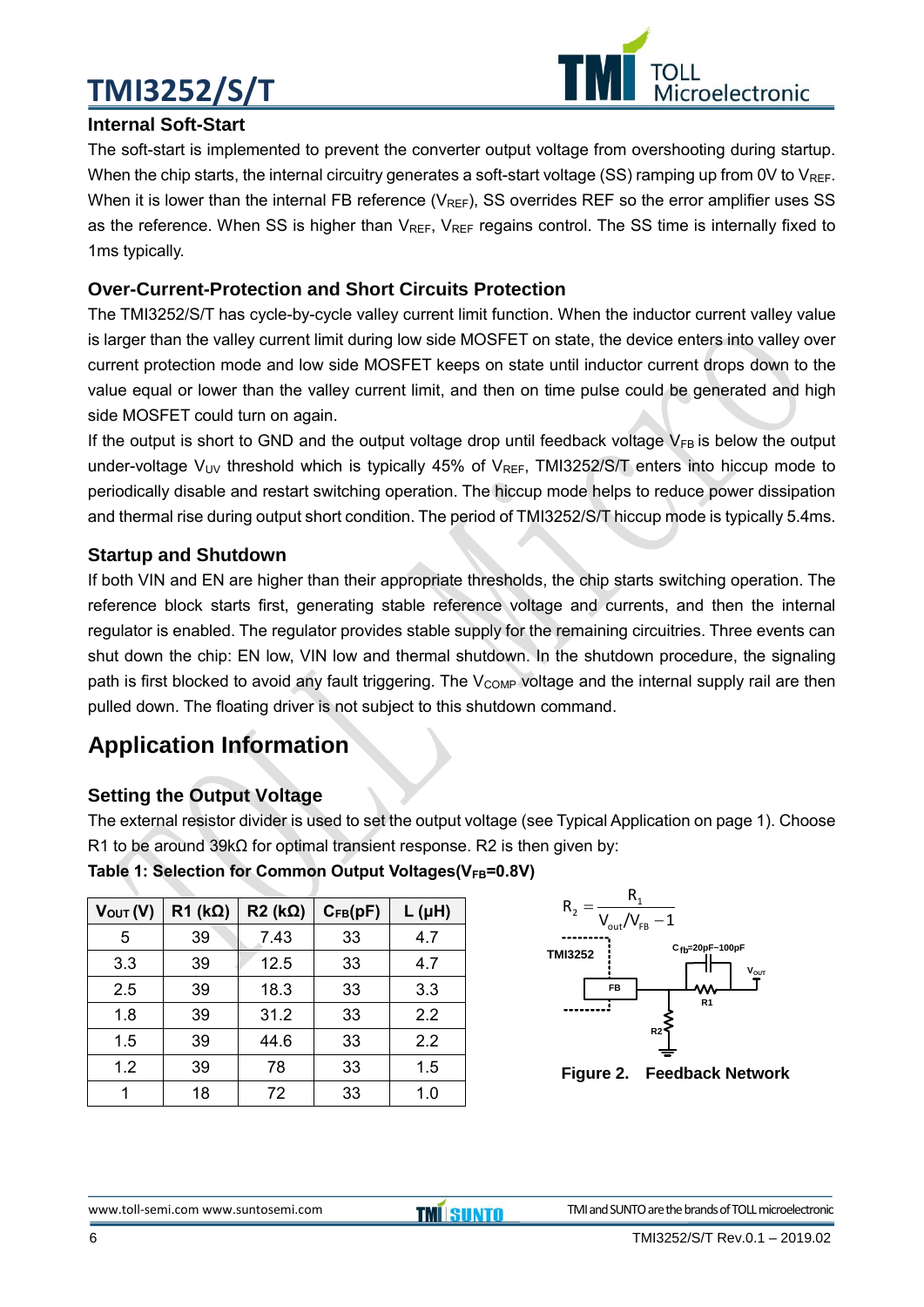

#### **Selecting the Inductor**

A 1.0μH to 4.7μH inductor with a DC current rating of at least 25% percent higher than the maximum load current is recommended for most applications. For highest efficiency, the inductor DC resistance should be as small as possible. For most designs, the inductance value can be derived from the following equation.

$$
L = \frac{V_{out} \times (V_{in} - V_{out})}{V_{in} \times \Delta I_L \times f_{OSC}}
$$

Where ΔI<sub>L</sub> is the inductor ripple current. Choose inductor ripple current to be approximately 30% if the maximum load current, 3A. The maximum inductor peak current is:

$$
I_{L(MAX)} = I_{LOAD} + \frac{\Delta I_L}{2}
$$

Under light load conditions below 100mA, larger inductance is recommended for improved efficiency.

#### **Selecting the Output Capacitor**

The output capacitor (Co1) is required to maintain the DC output voltage. Ceramic, tantalum, or low ESR electrolytic capacitors are recommended. Low ESR capacitors are preferred to keep the output voltage ripple low. The output voltage ripple can be estimated by:

$$
\Delta V_{OUT} = \frac{V_{OUT}}{f_s \times L} \times \left[1 - \frac{V_{OUT}}{V_{IN}}\right] \times \left[R_{ESR} + \frac{1}{8 \times f_s \times C_2}\right]
$$

Where L is the inductor value and  $R_{ESR}$  is the equivalent series resistance (ESR) value of the output capacitor. In the case of ceramic capacitors, the impedance at the switching frequency is dominated by the capacitance. The output voltage ripple is mainly caused by the capacitance. For simplification, the output voltage ripple can be estimated by:

$$
\Delta V_{OUT} = \frac{V_{OUT}}{8 \times f_s^2 \times L \times C_2} \times \left[1 - \frac{V_{OUT}}{V_{IN}}\right]
$$

In the case of tantalum or electrolytic capacitors, the ESR dominates the impedance at the switching frequency. For simplification, the output ripple can be approximated to:

$$
\Delta V_{OUT} = \frac{V_{OUT}}{f_s \times L} \times \left[1 - \frac{V_{OUT}}{V_{IN}}\right] \times R_{ESR}
$$

The characteristics of the output capacitor also affect the stability of the regulation system. The TMI3252/S/T can be optimized for a wide range of capacitance and ESR values.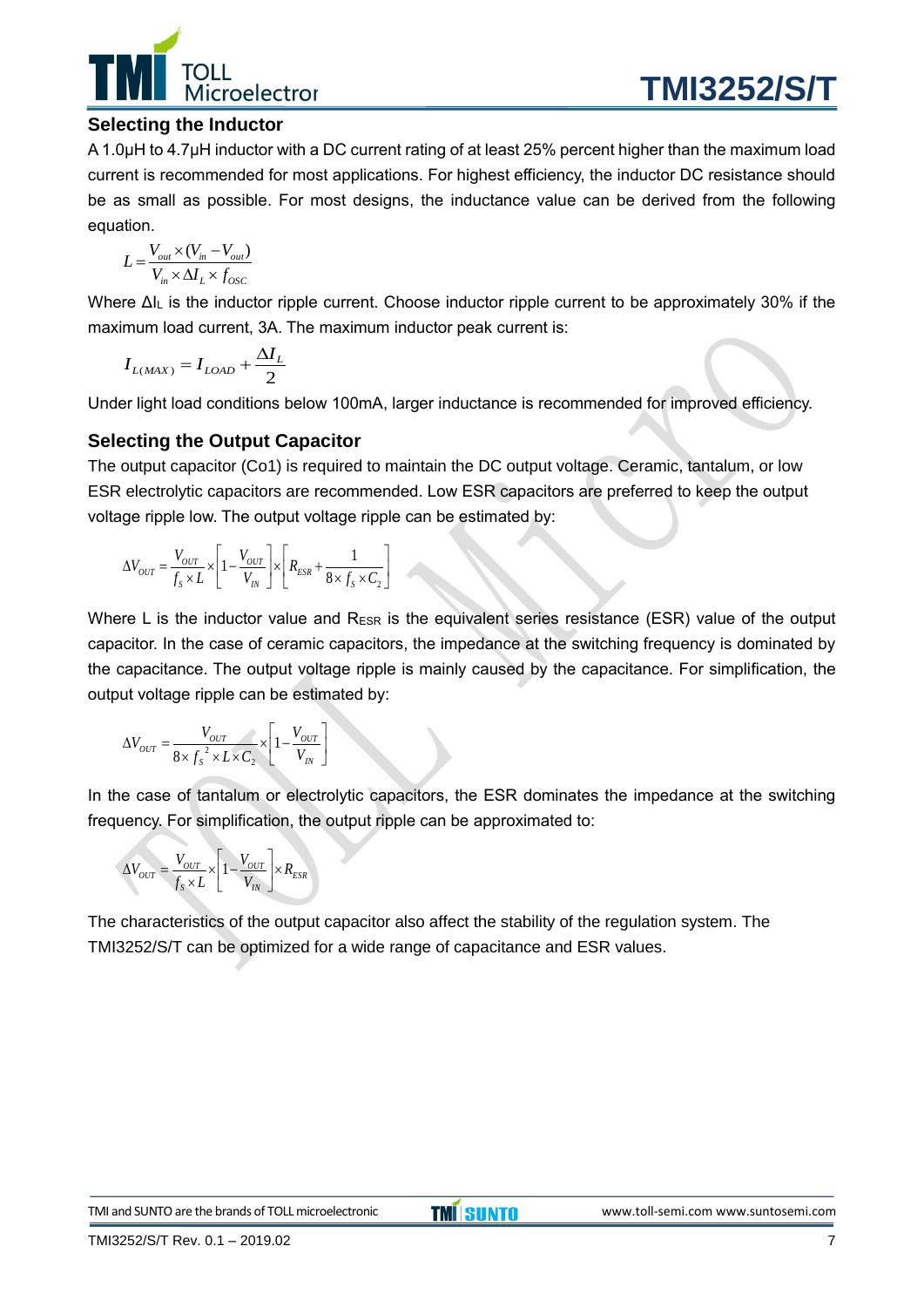



### **Typical Performance Characteristics**

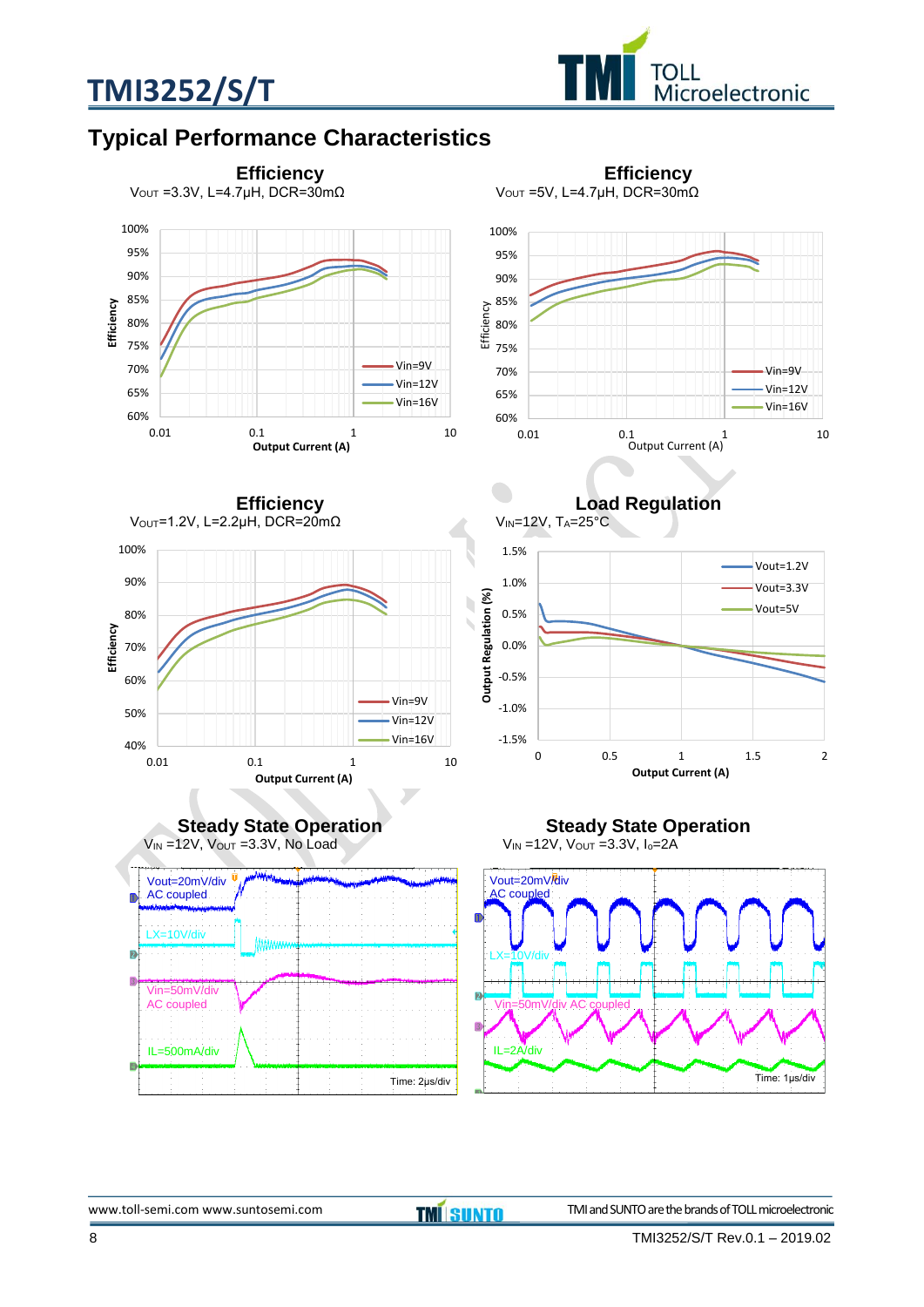



### **Typical Performance Characteristics(continued)**



**Output Short Entry**  $V_{IN}$  =12V,  $V_{OUT}$  =3.3V, No Load



**Output Short Recovery** VIN=12V, Vout =3.3V, No Load









TMI and SUNTO are the brands of TOLL microelectronic **TMI SUNTO** www.toll-semi.com www.suntosemi.com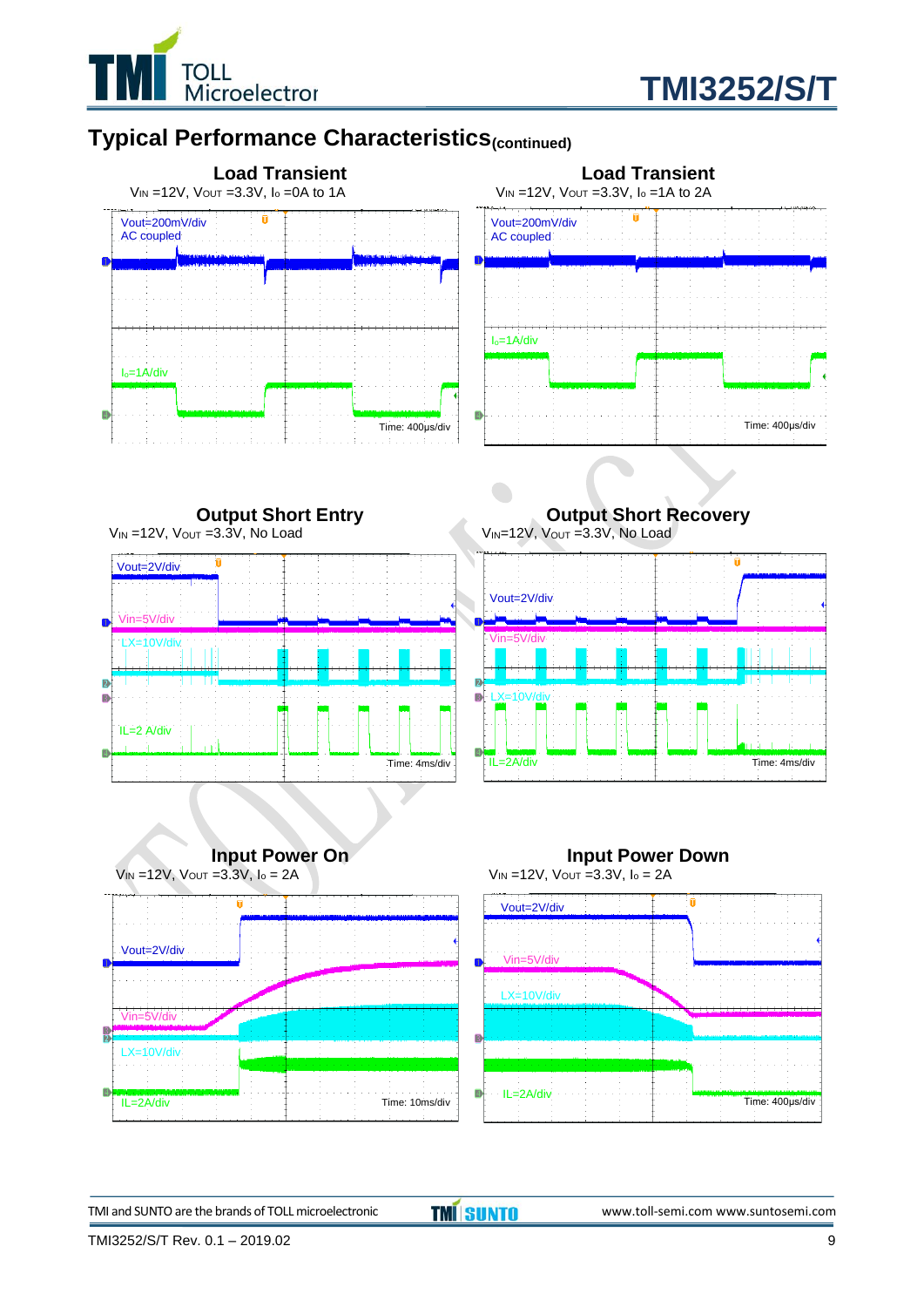



### **Typical Performance Characteristics(continued)**



**Typical Application Circuits**



**Figure 4. 12VIN, 5V Output (VFB=0.8V)**



**Figure 5. 12VIN, 3.3V Output (VFB=0.8V)**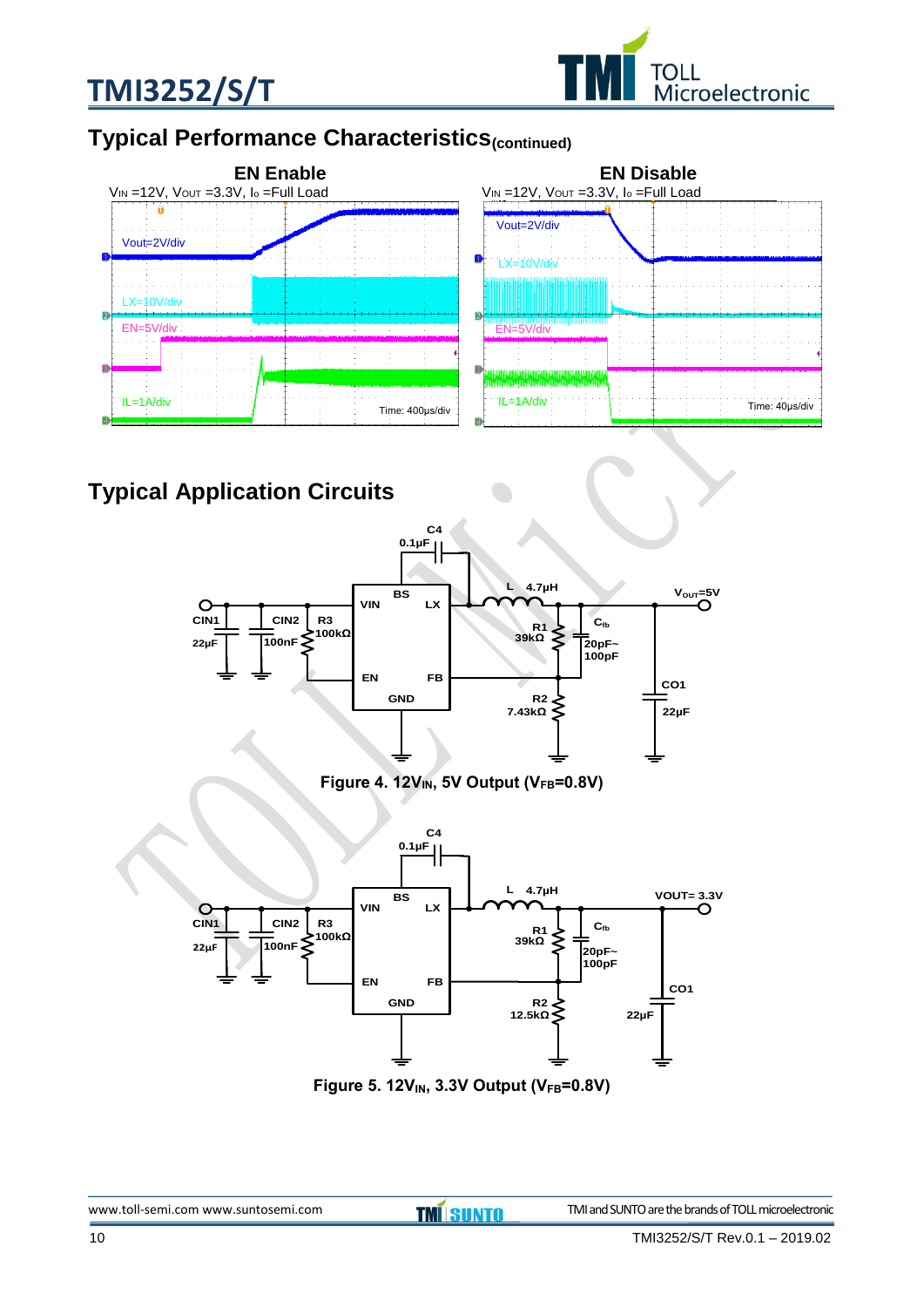



### **Typical Application Circuits(continued)**



**Figure 8. 12VIN, 1.2V Output (VFB=0.8V)**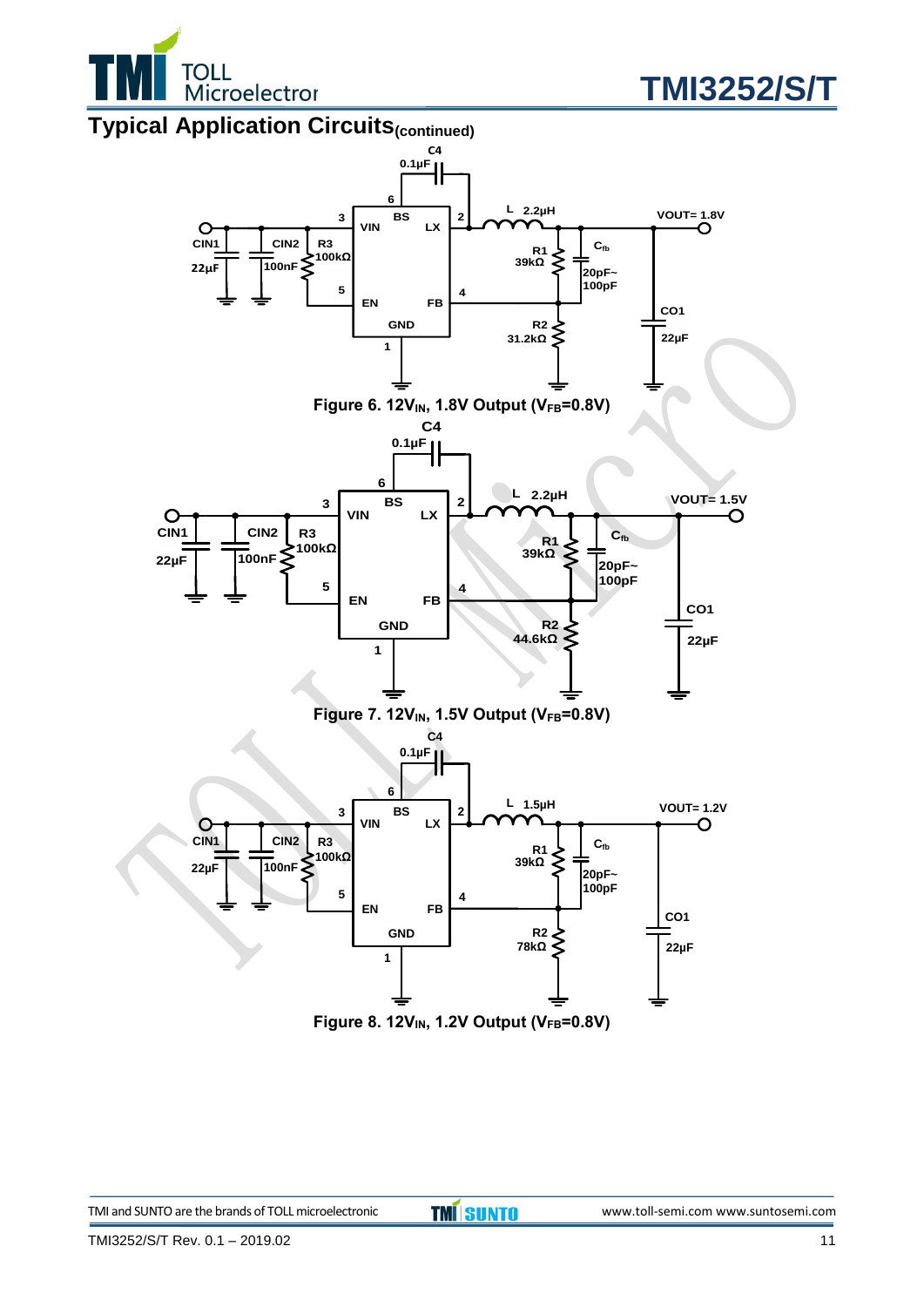



# **Typical Application Circuits(continued)**



**Figure 9. 12VIN, 1V Output (VFB=0.8V)**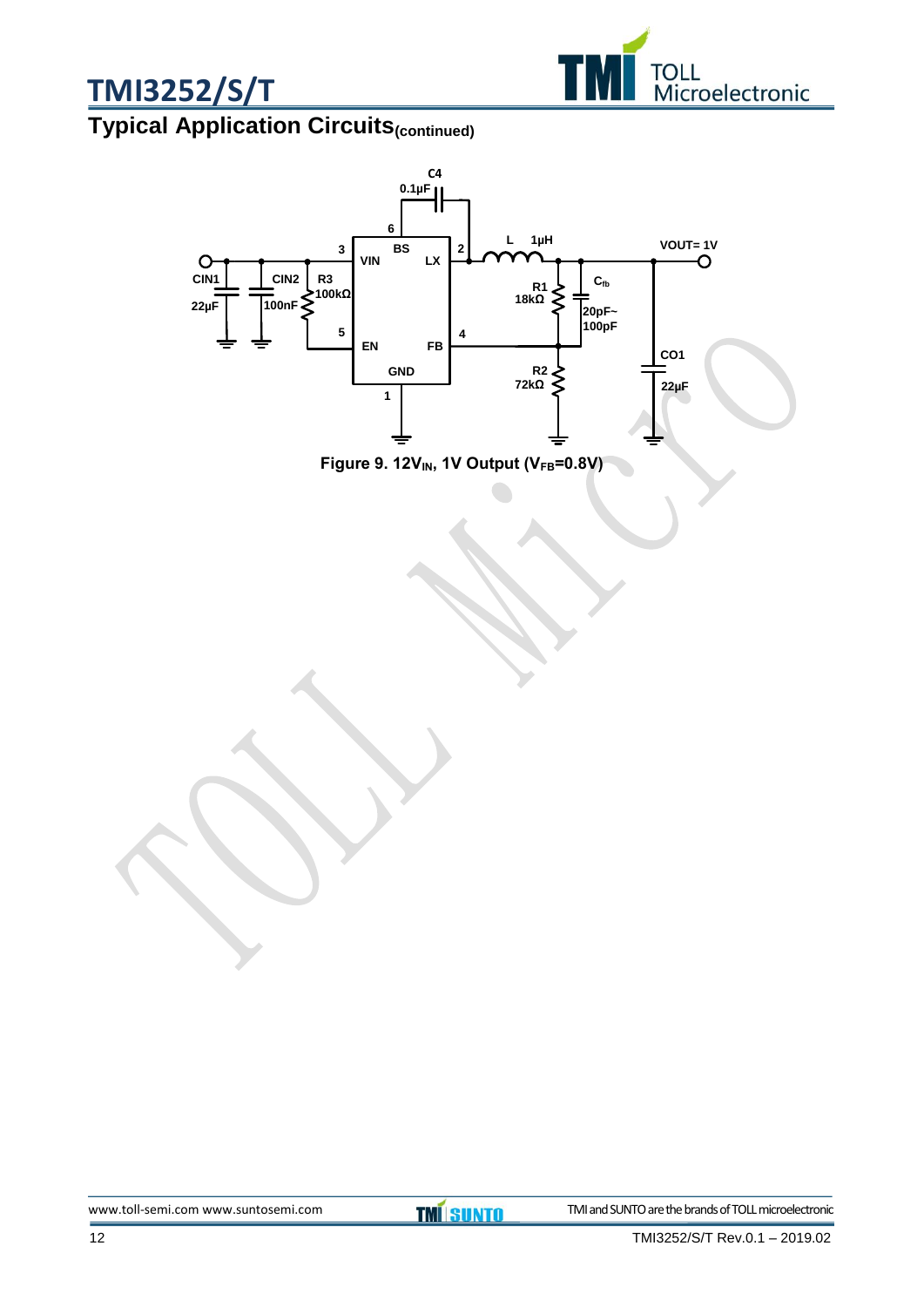



#### **PCB Layout Guide**

PCB layout is very important to achieve stable operation. It is highly recommended to duplicate EVB layout for optimum performance. If change is necessary, please follow these guidelines and take Figure 3 for reference.

1) Keep the path of switching current short and minimize the loop area formed by Input capacitor, IN pin and GND.

2) Bypass ceramic capacitors are suggested to be put close to the IN Pin.

3) Ensure all feedback connections are short and direct. Place the feedback resistors as close to the chip as possible.

4) VOUT, LX away from sensitive analog areas such as FB.

5) Connect IN, LX, and especially GND respectively to a large copper area to cool the chip to improve thermal performance and long-term reliability.



**Figure 3. Sample of PCB Layout (TMI3252)**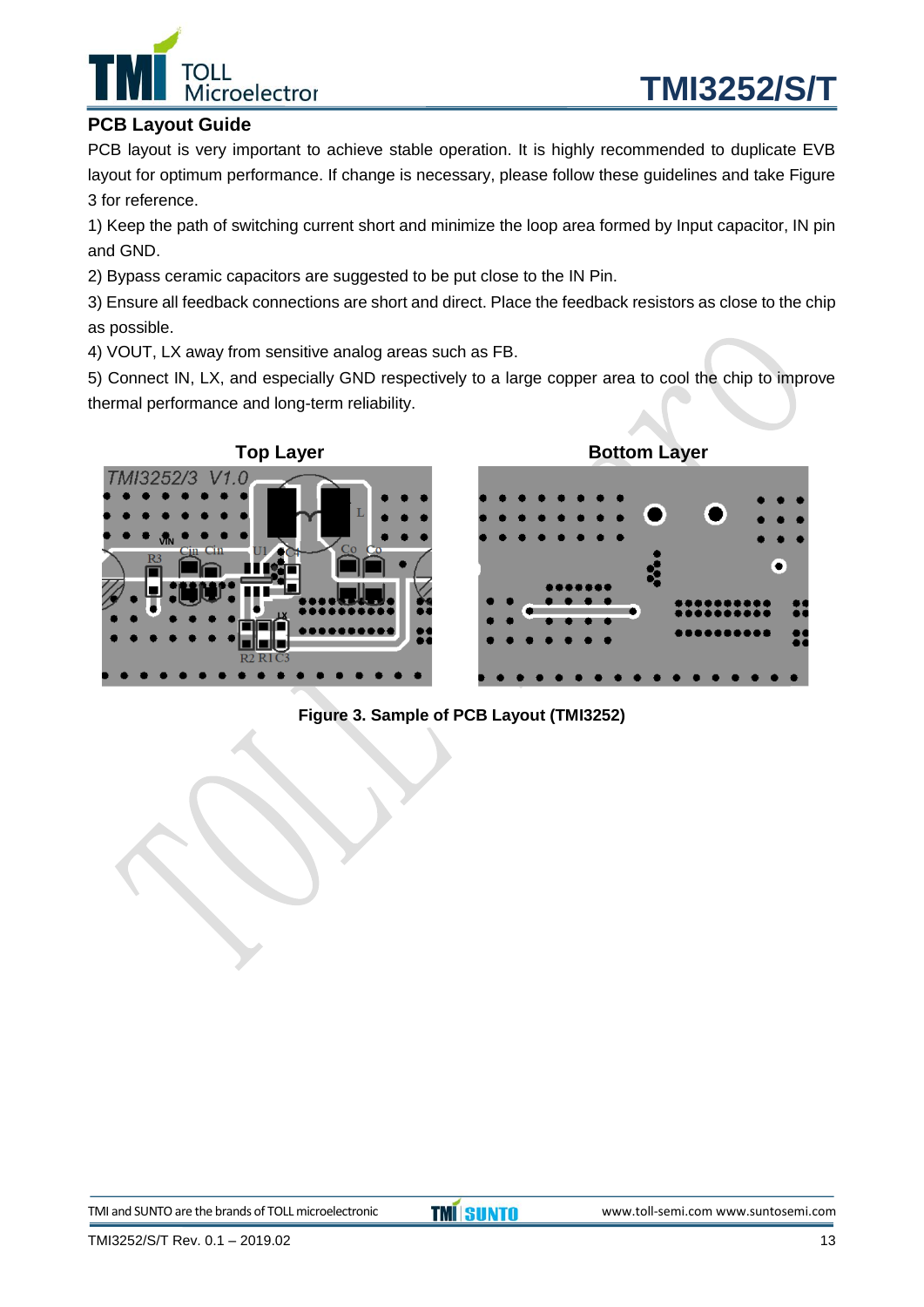



# **Package Information**

### **SOT23-6**



|                | Dimensions In Millimeters<br>Symbol |       |       | Dimensions In Millimeters |              |              |                          |
|----------------|-------------------------------------|-------|-------|---------------------------|--------------|--------------|--------------------------|
|                | Min.                                | Typ   | Max   | Symbol                    | Min          | Typ          | Max                      |
| A              | 2.80                                | 2.90  | 3.00  | L <sub>3</sub>            | 1.800        | 1.900        | 2.000                    |
| B              | 2.60                                | 2.80  | 3.00  | L4                        | 0.077        | 0.127        | 0.177                    |
| <b>B1</b>      | 1.50                                | 1.60  | 1.70  | L <sub>5</sub>            | ٠            | 0.250        | -                        |
| C              | $\overline{\phantom{a}}$            | ٠     | 1.05  | L6                        | ٠            | 0.600        | ٠                        |
| C <sub>1</sub> | 0.60                                | 0.80  | 1.00  | $\theta$                  | $0^{\circ}$  |              | $0^{\circ}$              |
| C <sub>2</sub> | 0.35                                | 0.40  | 0.45  | $\Theta$ 1                | $10^{\circ}$ | $12^{\circ}$ | $14^{\circ}$             |
| C <sub>4</sub> | 0.223                               | 0.273 | 0.323 | $\Theta$ 2                | $10^{\circ}$ | $12^{\circ}$ | $14^{\circ}$             |
| Κ              | 0.000                               | 0.075 | 0.150 | $\mathsf{R}$              | ٠            | 0.100        | $\overline{\phantom{a}}$ |
| L              | 0.325                               | 0.400 | 0.475 | R <sub>1</sub>            | ٠            | 0.100        | ٠                        |
| L1             | 0.325                               | 0.450 | 0.550 | R <sub>2</sub>            |              | 0.100        |                          |
| L <sub>2</sub> | 0.850                               | 0.950 | 1.050 |                           |              |              |                          |

[www.toll-semi.com](http://www.toll-semi.com/) www.suntosemi.com **TMI SUNTO** TMI and SUNTO are the brands of TOLL microelectronic